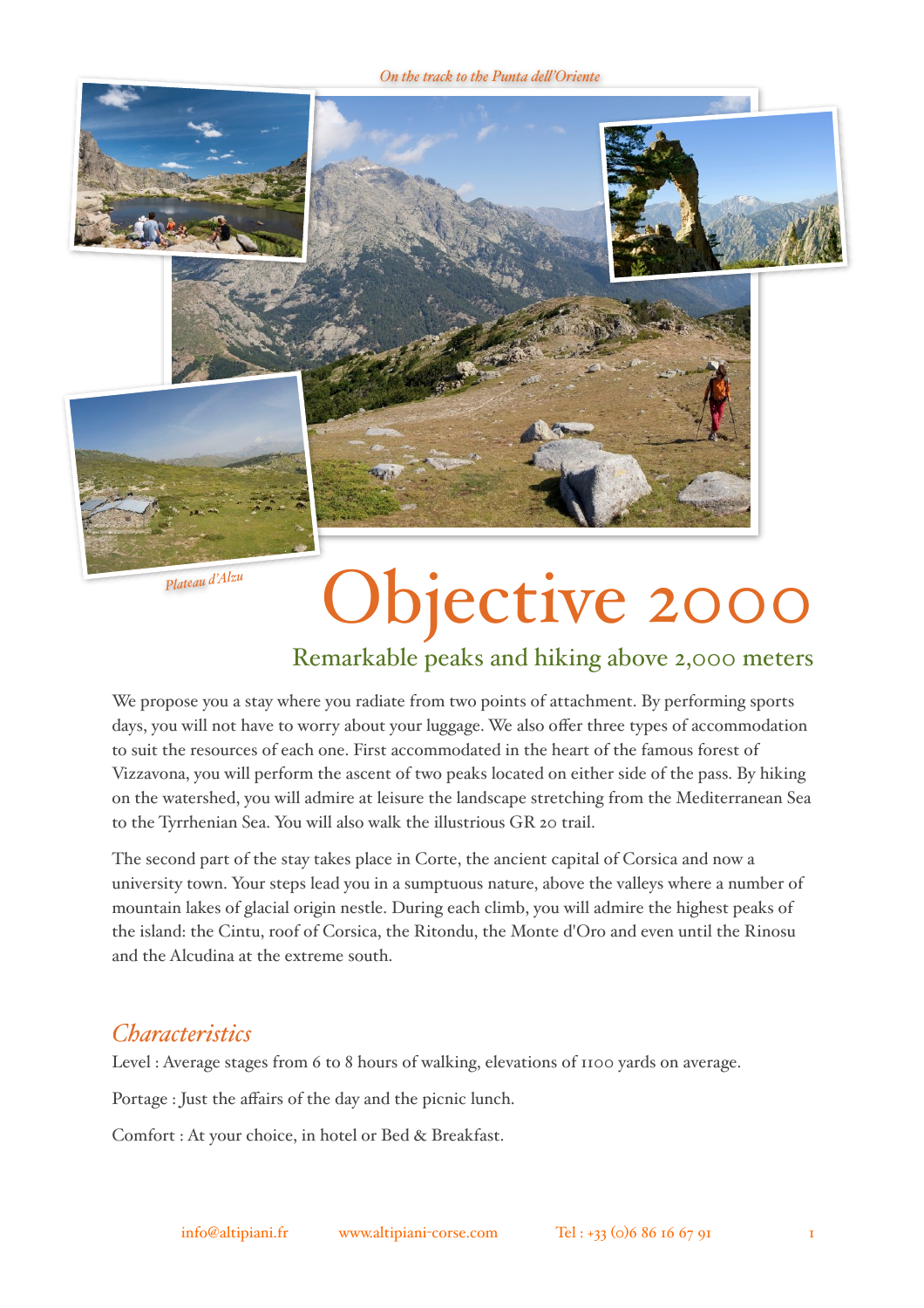

# *Highlights*

A stay with five days of hiking and sports, with the opportunity to climb four peaks over 2200 yards. These peaks are not necessarily the highest ones of Corsica but they are part of some of the most remarkable hikes. It is a balanced stay where you can make all the routes without exhaustion.

Only two different places of accommodation and after sports days, you will not have to worry about your luggage. Different sites and landscapes every day.

# *Program*

# Day 1 : Setup in the Vizzavona forest (1269 yards)

From your point of arrival, travel with the corsican train to the station of Vizzavona. Check into your hotel located in the Vizzavona pass, in the heart of one of the most beautiful forests of Corsica composed of majestic species such as very old beech and straight laricci pine.

## Day 2 : Punta Migliarallu (2465 yards)

From the hotel you reach the Vizzavona fort. Through a passage in the forest you reach the famous GR20. From here you go on along the Agnone, also called "English waterfall", well-known for its delightful series of cascading falls over smoothed rock surfaces. The GR20 then rises through slabs of rock to reach the Muratello breach. You will then leave the GR20 to reach the top of the Migliarello. (Elevation: 1258 yards. Time: 7 hours).

## Day 3 : Punta dell'Oriente (2310 yards)

Today you are going south to join the Pozzi's sheepfolds and then the Madonuccia rock, where we discover all the surrounding peaks. The path continues in peak, offering beautiful views. Then it leads under rocky points before reaching Punta dell'Oriente. Back in the forest by an old road to the tour of round. (Elevation: 1100 yards. Time 5:30). Travel by train to Corte where you settle for the rest of the week.

## Day 4 : The Alzu Plateau (1800 yards)

From the valley of Restonica, you climb by an old transhumance trail to the Alzua plateau. As in, the view is emerging on the famous Restonica valley, classified site since 1966 for its rich natural

heritage. On arrival, you can browse the plateau dotted with sheepfolds and several sites with beautiful views of the two highest massifs of Corsica, and Cintu Ritondu. (Elevation : 820 yards. Time 4:30)

It is also possible to take a day off and go to Calvi by the little train that ends up between the Ile Rousse and Calvi along the beach. The visit of Calvi, a town dominated by its Genoese citadel located face to

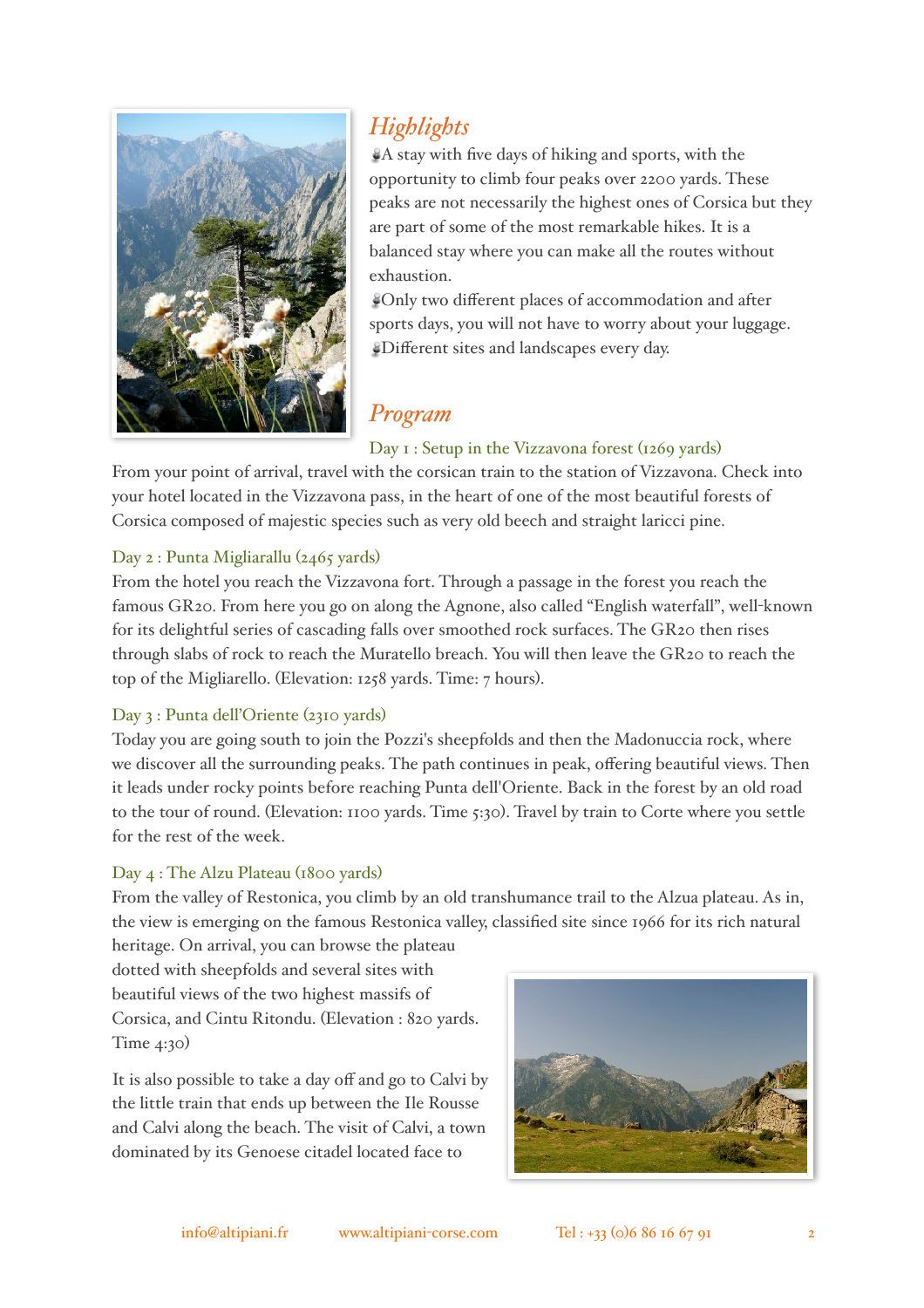the bay, is also nice.



Day 5 : Melo & Capitello lakes - brèche de Capitello (2254 yards) The sources of the Restonica are the glacial lakes of Melo and Capitello, embedded at the base of steep granite walls. You continue your way to the brèche de Capitello, which overlooks the mountain lake. The trail foolow the crest with a breathtaking view over the gulfs of Ajaccio and Sagone, before descending to Melo lake. (Elevation 850 yards. Time 6h)

Still snowy in the spring, we offer instead the Ark of Corte hiking (1686 yards). Long time remained legendary because of a slightly marked trail, this is an extraodinaire walk over the Tavignanu Valley, facing the Ritondu massif. (Elevation 1148 yards, Time 5:30)

#### Day 6 : Lac d'Oriente (2 254 yd) - Monte Ritondu (2867 yards)

First in the forest, you reach suddenly above the trees face to the Timozzu sheepfolds. Continuing peak, you then climb along the glacial lock that leads to the Oriente lake. The lake is bordered by pozzines, the famous bog elevation resembling an English lawn dotted with small holes of water. (Elevation 1100 yards, Time 5:30)

For the more active and when the snow is gone, you continue through this ancient glacial cirque to reach the gully and then the top of the Ritondu. (Elevation 1750 yards, Time 9 hours)

#### Day 7 : Departure

Last breakfast in Corte before the departure.



# *Prices*

In a gîte d'étape in a double room : 625  $\epsilon$ /pers. In hotel :  $\epsilon$  765 / pers. (From 5/7 to 24/8 : extra-charge of 95 $\epsilon$ /pers.) In Bed & Breakfast:  $\epsilon$  765 (5/7 to 24/8 : extra-charge of 75  $\epsilon$ /pers.)

Price per person, reservation 2 people minimum

# *Accommodation*

#### 2 nights in Vizzavona

Hotel and Bed & Breakfast : Old building in the shade of multi-hundredyear-old oaks, this hotel restores the atmosphere of a hotel of holiday resort at the end of the 19th century. The presence of the wood, the importance of the glazings opening the room on the nature, the ivy which runs on walls and